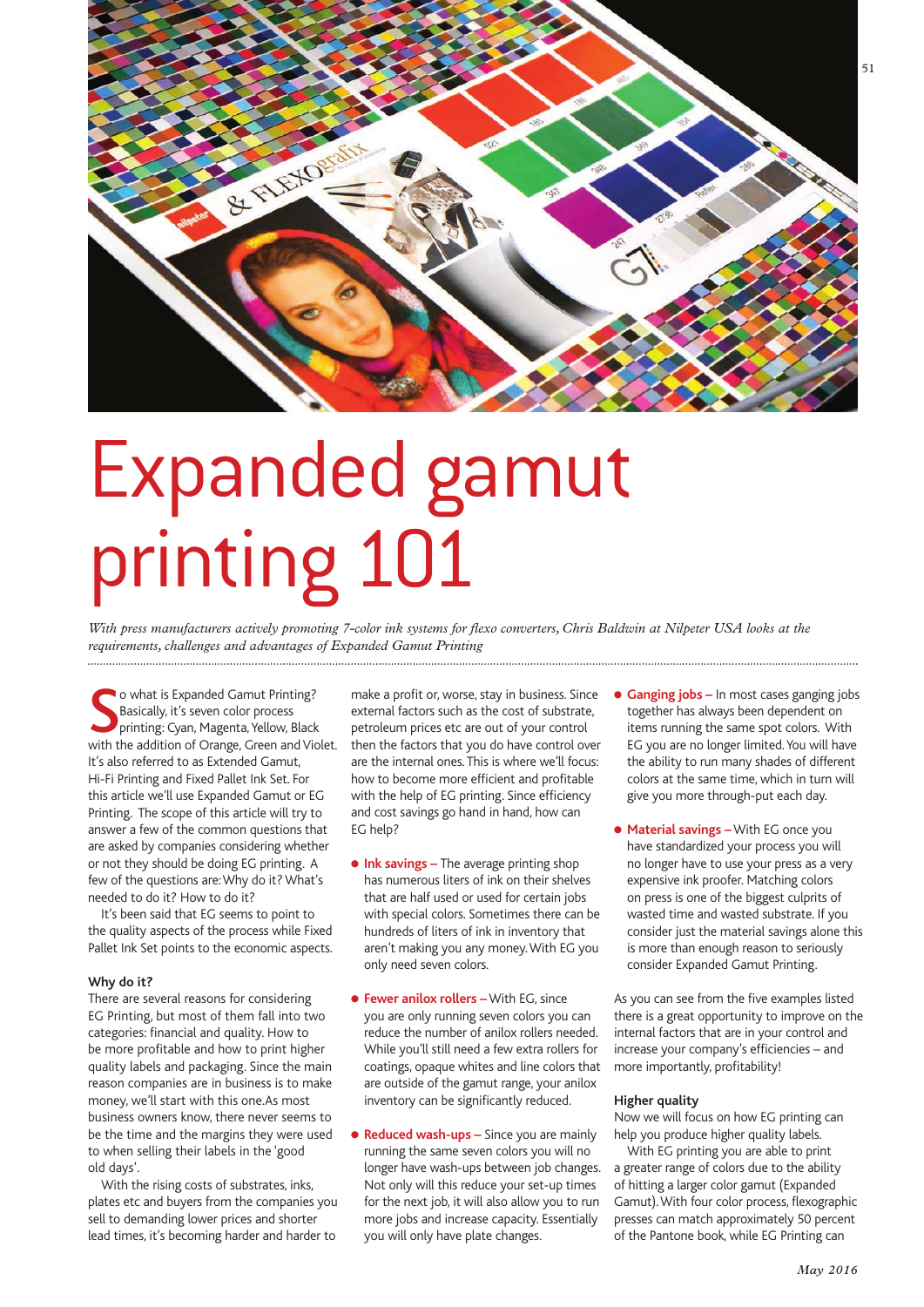

*Key parameters to control include registration, impression and drying/curing Banded anilox roll test*

# match 75 percent or more.

A common question that's asked is: 'Is it worth adding three more colors for only 25 percent more?'

That's a good question and in short the answer, in my opinion, is yes. In G7-ISO color standard specifications you need to be at a Delta-E of five or less on color matches. Obviously some CPG companies with larger brands require tighter colorimetric tolerances, but other companies' standards may not be as strict.

Although with the additional three colors you can only achieve around 25 percent more Pantone colors than standard four color process, the colors that are outside of the gamut range are much closer with seven colors than four. As an example, let's say there are a thousand spot colors in a color book. With four color process you can match 500 of those and with EG you can match 750. That's 250 more colors that are achievable with the addition of only three more colors to the process. This is not including any special match colors.

With EG, jobs that have a lot of orange, green, violet or purple shades are more vibrant than standard four color process. The additional colors will enhance any labels and packaging that have photographic images and give them more 'pop'.

But from a practical standpoint, a lot of jobs are vector images or line copy. This is where Expanded Gamut really shines. Being able to print 75 percent or more of Pantone spot colors from only seven colors is the real advantage. As a note, the majority of the spot colors are only made from two or three colors, which in turn helps with registration.

Hopefully now you've been given enough reasons to help answer the question of 'Why do it'?

#### **What's needed to do it?**

Now that you are considering EG printing you will need to determine if your existing equipment is up to the challenge. Here are several things you need to verify before you get too far into the journey.

- **e** Registration Depending on the line screen that you intend on running you will need to determine what register tolerances your press is capable of holding. Since you are building spot colors with half-tone dots you need to hold tighter register to prevent shifts in color. Ideally you should be able to hold .002 (.05 mm) register for tighter Delta-E control.
- **Color management** You will need to determine how well your press can maintain density at running speeds and throughout speed changes. To be able to maintain tighter and more consistent color matches, verify with a densitometer that your density stays within a few points.
- **.** Impression settings Verify that you can print with even impression on both sides of the web. With a densitometer you want



to be at 3 percent or less from one side of the web to the other. Also check that you maintain impression at different press speeds, and that your impression comes back consistently during starts and stops.

**• Drying/curing** – Typically wide web presses use solvent-based inks on a central impression drum but narrow web, inline presses use UV inks. UV inks are more consistent and are easier to maintain and are recommended for EG printing. Verify that your lamps are curing properly at production speeds.

Once you have determined if your existing equipment is capable of EG printing, or you need to invest in a new press, then the next question is:

# **How to do it?**

Before going to press with the EG process, a thorough evaluation of several things needs to be performed to achieve an acceptable end result. The first step in the evaluation process is:

# **Optimization**

**During optimization you will need to identify:**

- $\bullet$  Substrate(s)
- Plate DPI/LPCM
- $\bullet$  lnk system  $\bullet$  Plate material
- $\bullet$  Mounting tape
- $\bullet$  Anilox rollers
- 

Once you have chosen these components you will be ready to proceed.

- **e** Banded anilox test One of the best methods for selecting anilox rollers is a banded anilox test. A banded anilox roll has multiple engraving bands across the roll that consist of different line screen counts and volumes. Typically there are five engraving bands on a narrow web test. Once you have worked with your anilox supplier and determined the cell count/volumes that you want to test, and the banded roll has been made, then you will do a print test. The print test consists of a photopolymer plate that has tints, solid targets, etc. that has been designed to match the engraved bands of the anilox roll. Please refer to image above
- **.** Ink set The inks that are chosen for the EG process are not typical process inks. The CMYK colors have to hit a Delta-E value of 5 or less to be compliant within the G7-ISO L\*a\*b\* ink color standards. The OGV inks need to be mono pigmented and need to fall within the proper hue angles of Flexographic Image Reproduction Specifications & Tolerances (FTA-FIRST), while achieving the most chroma.